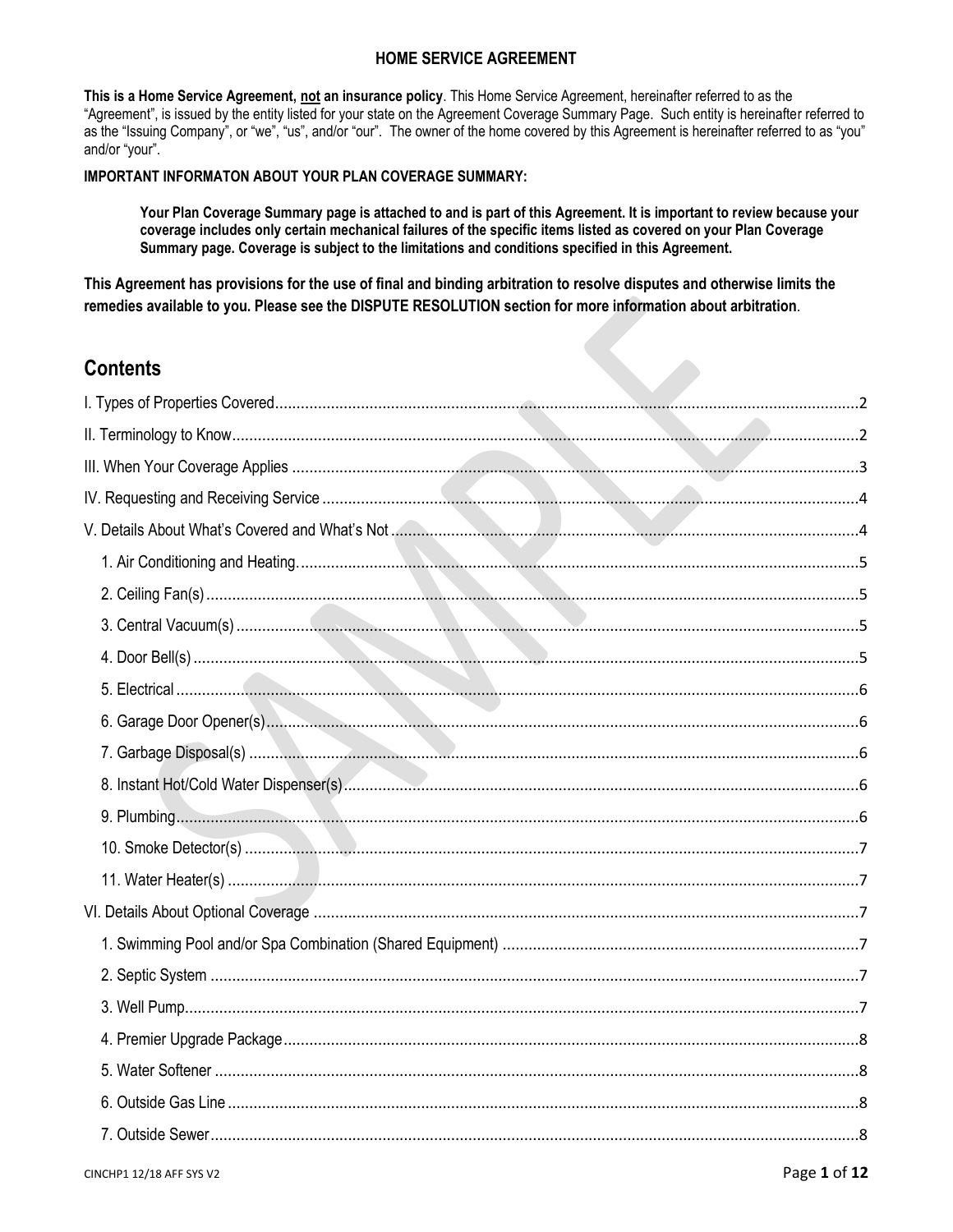# <span id="page-1-0"></span>**I. Types of Properties Covered**

This Agreement covers a single family residence, including a condominium, townhouse, villa or manufactured home used solely for residential purposes and eligible manufactured homes. To be eligible, a manufactured home must

- Have been constructed within (10) years of the effective date of the Agreement.
- (ii) Be permanently secured to the ground on land you own or located in a division operated similar to a condominium, where maintenance is provided.

This Agreement provides coverage under a special exception for special purpose group homes devoted to housing persons with mental and physical disabilities, as those terms are defined by the Americans with Disabilities Act at Title 42 of the United States Code Section 12102(2)(A).

This Agreement does not cover:

- Mobile homes
- Multi-family residential property of more than two-units
- Any dwelling used in whole or in part for commercial purposes including non-profit organizations
- Homes listed or registered in any historical register, including without limitation the National Register of Historic Places

Whether or not this Agreement covers a condominium unit, manufactured home, or multi-family property (duplex), any repairs and/or replacements are limited to the items solely used by and located and serviceable within such single unit (unless specified otherwise). **No common area items shared by non-warranted units shall be covered by this Agreement.**

## <span id="page-1-1"></span>**II. Terminology to Know**

- "Mechanical failure" occurs when a covered item/system becomes inoperable and unable to perform its primary function, subject to the limitations and conditions of this Agreement.
- "Domestic-grade" items are those that were designated by the manufacturer, manufactured and marketed solely for installation and use in a residential single family dwelling.
- "Commercial-grade" items are those that were designated by the manufacturer, manufactured and primarily marketed for installation and use in commercial operations.
- A "visual inspection" of the covered item is considered to mean the viewing of an item to verify that it appears structurally intact and without damage or missing parts that would indicate inoperability.
- A "simple mechanical test" means the ability to turn the unit off and on verifying the item operates without irregular sounds or smoke that may indicate a problem. In certain instances, we may require documentation from you during a claim review.
- "Proper operating condition" means the item/system was correctly located within the home, was properly installed to code at the time of installation, was fully connected, was capable of successfully performing all operations commensurate with the manufacturer's original design intention, and did not pose any hazard to life or property.
- A "necessary or required upgrade" is a replacement improving: manufacturer specification; energy efficiency; or system performance due to external circumstances (such as inability to obtain parts/equipment or government mandated system modifications).
- "Item" examples: air conditioning unit, heating unit, water heater, individual appliances such as refrigerator, dishwasher and ceiling fans.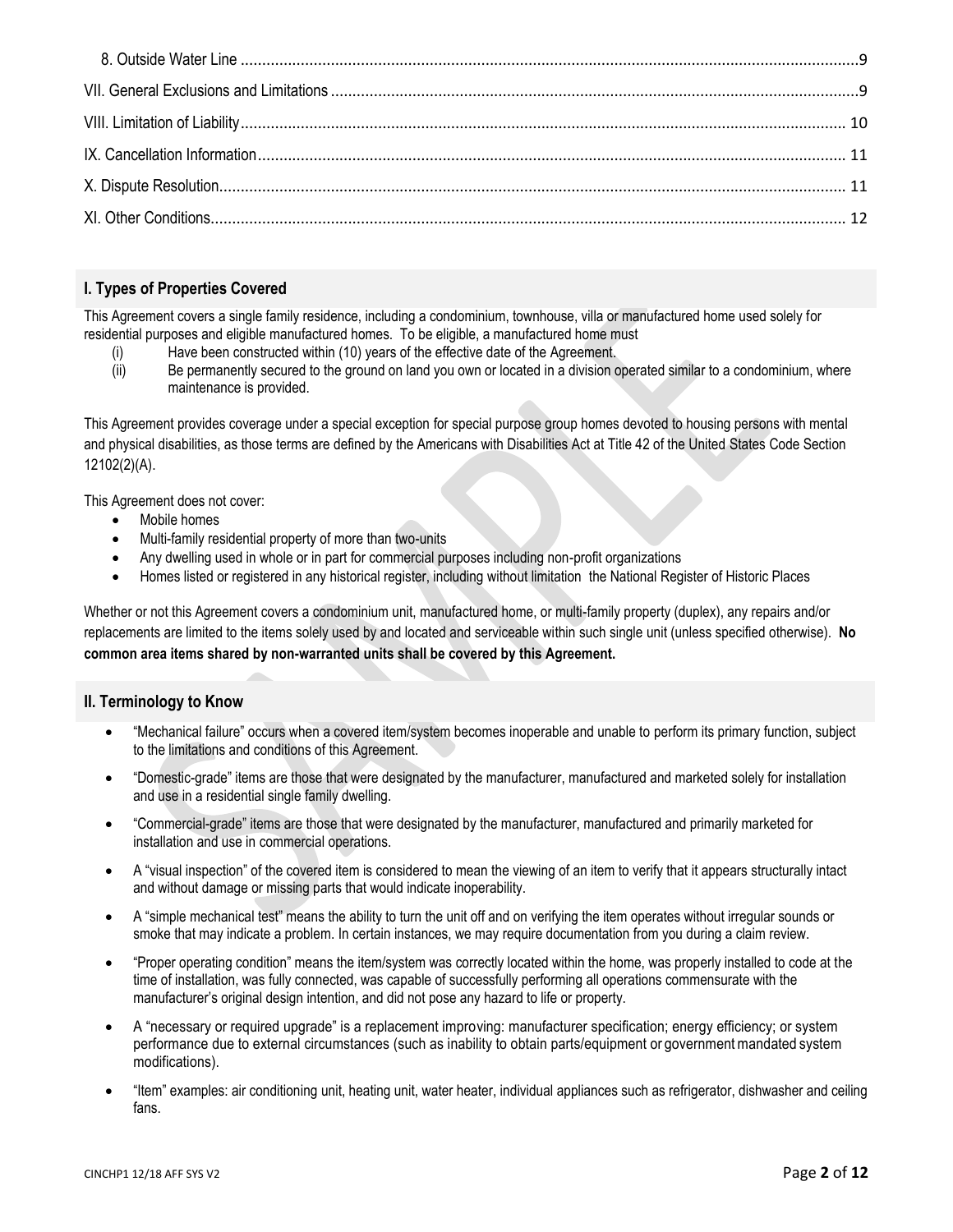"Item Lifetime" is defined as the total time for which an item is technically designed to operate from its date of purchase and is expressed in years.

## <span id="page-2-0"></span>**III. When Your Coverage Applies**

- 1. **We agree to pay the covered costs to repair or replace the items listed as covered on your Agreement Coverage Summary Page if any such items become inoperable during the term of this Agreement due to mechanical failure caused by routine wear and tear.** The definitions of the specific items that may be listed on your Agreement Coverage Summary Page as covered, as well as other limitations on coverage and other terms and conditions, are listed below.
- 2. We will cover mechanical failures relating to the mechanical parts and components of those domestic-grade items that were in the home and in proper operating condition on the Agreement effective date.
- 3. We will cover failures due to rust and corrosion, and or sediment.
- 4. When completing a covered repair or replacement, we will NOT pay the cost to:
	- dismantle and remove defective equipment,
	- recapture refrigerant,
	- reclaim refrigerant,
	- dispose of refrigerant.
- 5. We will cover an unknown pre-existing mechanical failure provided the failure could not have been detected by visual inspection or simple mechanical test.
- 6. **The decision to replace rather than repair items is solely our option**. Should we choose to replace an item, the replacement shall:
	- be the base model that meets all applicable federally mandated minimal manufacturers' standards,
	- perform the same primary function, and have a capacity comparable with the covered item, when available with domestically assembled units.

When replacing systems and appliances:

- We are not liable to provide exact match in color, dye, lot, material, type or brand.
- We will be responsible for the installation of the replacement item but not for the cost of the construction, modifications, carpentry or transitional work made necessary in order to accommodate the replacement, nor for any costs to upgrade or modify items for any reason except as otherwise specified in this Agreement.
- With respect to kitchen/laundry appliances, we will make reasonable efforts to provide replacement items of similar mechanical capabilities and/or efficiency of the original unit, when available.

When making repairs:

- We reserve the right to rebuild existing parts or components and/or install rebuilt or refurbished parts or components.
- 7. Our cash payment policies and procedures:
	- In instances where the combined cost of diagnosis and repair or replacement is estimated to exceed a stated contract dollar limit, we will not provide repair or replacement services but will instead pay an amount equal to the contract dollar limit minus the deductible amount. If the stated contract dollar limit is an aggregate amount then paid claims will also be subtracted from payment.
	- In some instances, we may offer cash in lieu of repair or replacement services. This offered amount is based on what we would expect to pay (which is substantially less than retail cost) for parts and labor for covered items less the incurred cost of the contractor's diagnosis. You are required to repair the item or provide a new replacement and send the acceptable proof of your actual itemized costs to us before any reimbursement amount will be paid.
- 8. **Should we determine to pay cash in lieu of replacement and you only repair the item instead, the item will be excluded from further coverage under this Agreement and subsequent renewals. We reserve the right to inspect repaired and/or replacement items.**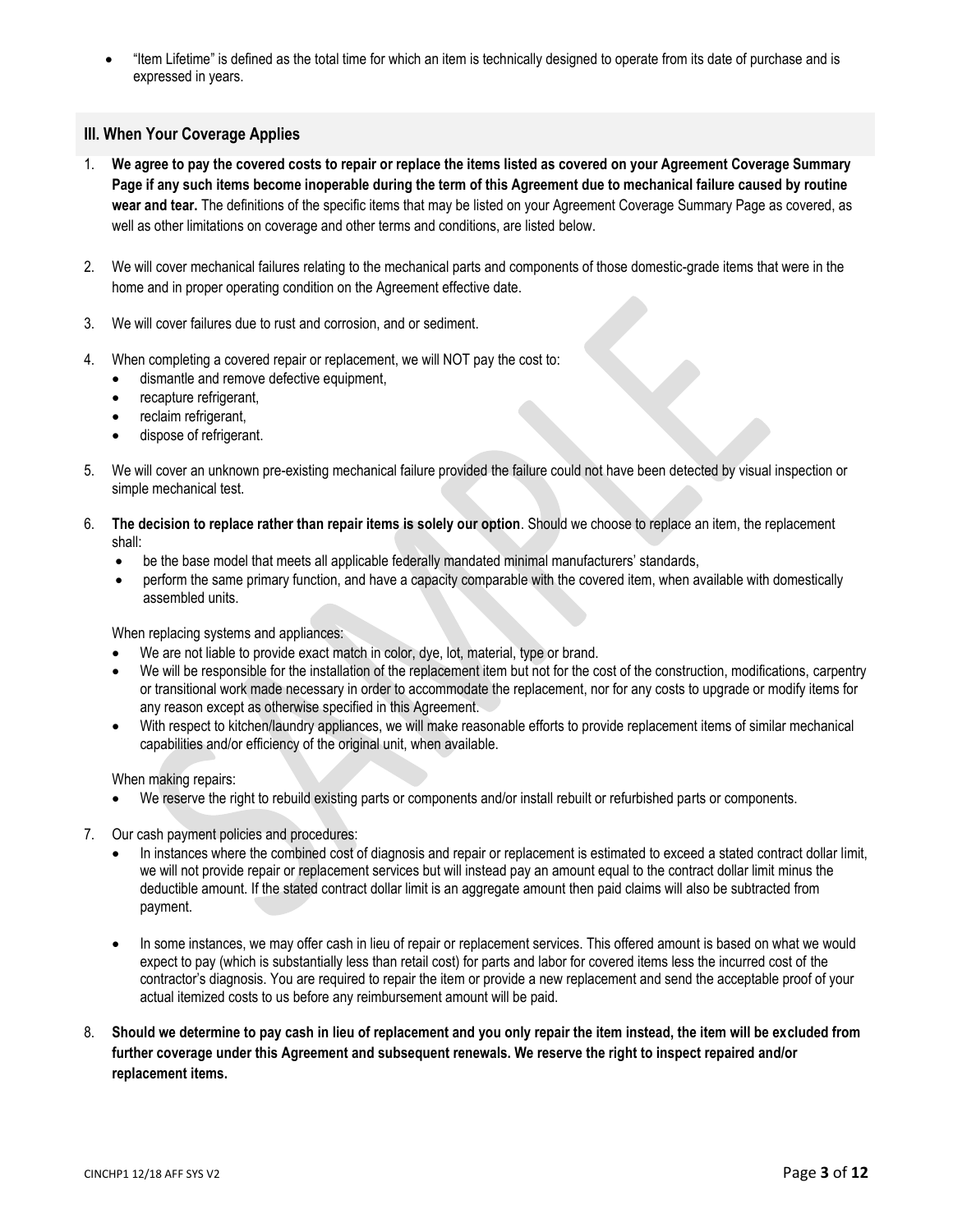9. **Determination of the operating condition as of the Agreement effective date, and the nature of any failure, will be made by us based upon the professional opinion of remote diagnosis for connected systems and/or appliances or our direct employees, considering but not limited to, the independent contractor's diagnosis.**

## <span id="page-3-0"></span>**IV. Requesting and Receiving Service**

- 1. **You must notify us of any mechanical failure when it happens and prior to the expiration of your Agreement. We are available twenty-four (24) hours a day, seven (7) days a week online at [my.cinchhomeservices.com](http://www.x.com/) or by phone at 1-844-324- 5688. If you fail to notify us of any mechanical failure during the coverage term in which the failure occurred, we will not be responsible for the cost of any repairs and/or replacements resulting from the mechanical failure.**
- 2. We will use reasonable efforts to provide a referral to an independent contractor within two (2) hour(s) after the service request is received during normal business hours and within twenty-four (24) hour(s) for requests received outside of normal business hours. We will determine, at our sole discretion, which repairs constitute an emergency requiring expedited service and will give consideration to covered mechanical failures that affect the habitability of the dwelling.
- 3. **We are not responsible for expenses you incur without our express consent**. We will not reimburse you for any costs associated with unauthorized repairs or work performed by unauthorized contractors.
- 4. **This Agreement may include a deductible amount, as listed on your Agreement Coverage Summary Page. You may be required to pay all or part of your deductible at the time you request service. All or a portion of your deductible may be nonrefundable.** 
	- You are responsible and must pay for any amounts due for services performed which are not covered under the terms, conditions and provisions of this Agreement.
- 5. You are responsible to provide access to the covered property during normal business hours for the independent contractor to diagnose, obtain approval for, and/or complete repairs for covered mechanical failures. You are responsible to pay us and/or our independent contractor any service charge and additional charges assessed by our independent contractor resulting from your failure to provide access and/or for missed appointments caused by you.
- 6. We reserve the right to obtain, at our expense, a second opinion by an independent contractor prior to determining eligibility for coverage.

## <span id="page-3-1"></span>**V. Details About What's Covered and What's Not**

This Agreement provides coverage only for those items specifically listed as being covered on your Agreement Coverage Summary Page. **An additional fee may be required for additional systems, appliances or optional coverages. Coverage of some items may not be available under all plans or in every state.**

**This Agreement defines precisely what mechanical systems and appliances, and which of their parts and components, will be covered; only those items specifically so described are covered, subject to the limitations and conditions herein and on your Agreement Coverage Summary Page.** 

**Under any and all circumstances, our maximum liability, in the aggregate, for any and all claims submitted per agreement term shall be \$10,000.**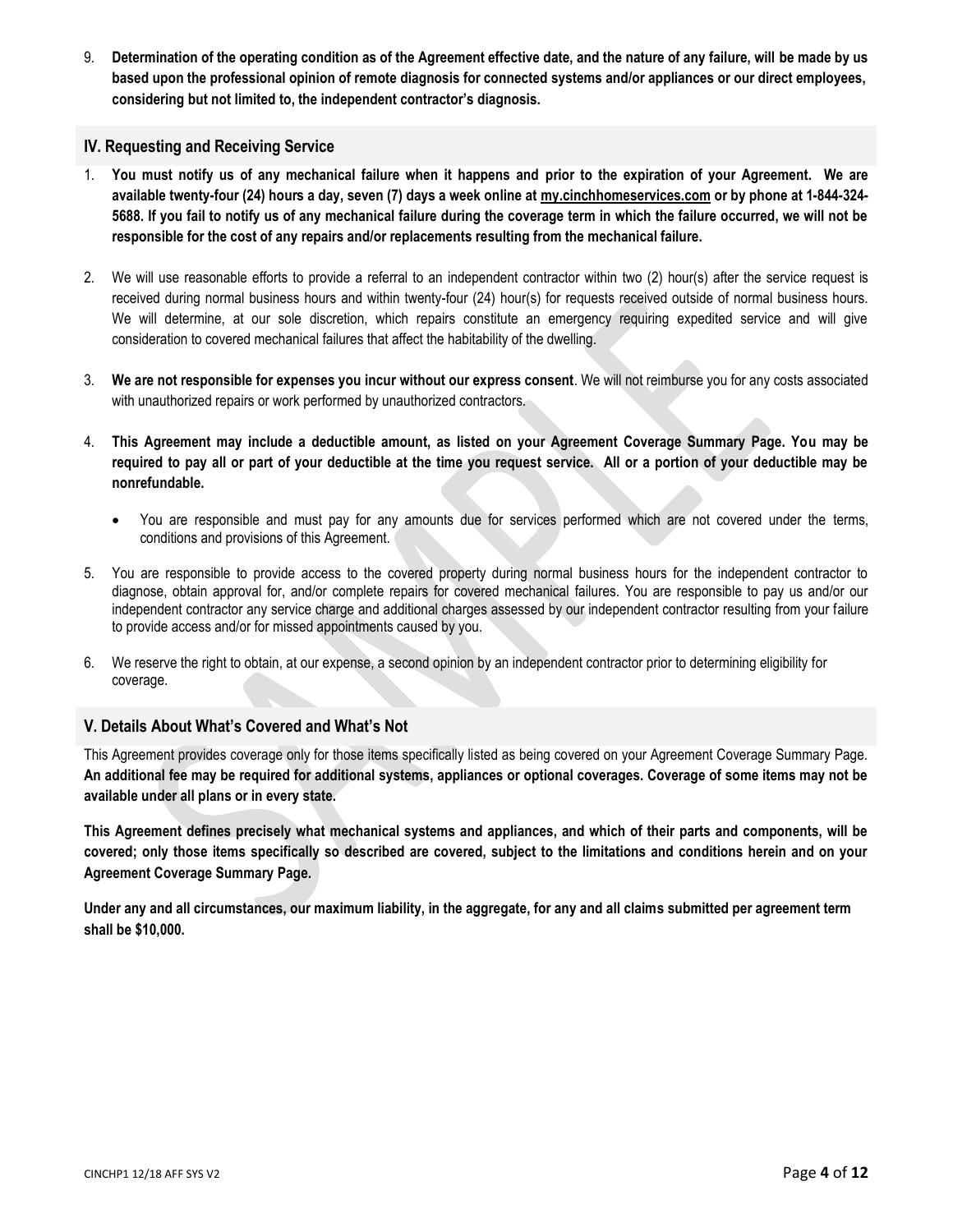<span id="page-4-0"></span>**1. Air Conditioning and Heating** Coverage is available on an Air Conditioning and Heating unit up to a five (5) ton capacity. A maximum of 5 unit(s) are covered per contract. **We will pay up to \$1,500 per Agreement Term for access, diagnosis and repair or replacement of any geothermal and/or water source heat pumps, glycol, hot water, cable heating, or steam circulating system.** Where covered repairs require access to Air Conditioning and Heating ductwork, we will provide access to ductwork only through unobstructed walls, ceilings or floors, and will return access openings to a rough finish. **If the Air Conditioning and Heating ductwork is accessible only through a concrete floor, wall or ceiling, we will pay up to \$1,000 per Agreement Term for access, diagnosis, repair or replacement of such ductwork, including returning access openings to a rough finish.** We will pay for access, diagnosis, and replacement related to necessary or required Air Conditioning and Heating system efficiency and other upgrades except: (1) costs associated with plenums and refrigerant line sets and (2) any other Air Conditioning and Heating specific limitations and exclusions in your Agreement. **A maximum covered amount of \$5,000 is allowed per claim.** 

## **A. AIR CONDITIONING INCLUDING DUCTWORK**

Refer to **1. Air conditioning and Heating** above.

**A maximum of 5 units are covered per contract. A maximum covered amount of \$5,000 is allowed per claim.** 

| <b>COVERED</b>                                                                                                                                                                                                                                                                                                                                                                                                                                                                                                                                                                                                                                                                                                | <b>NOT COVERED</b>                                                                                                                                                                                                                                                                                                                                                                    |
|---------------------------------------------------------------------------------------------------------------------------------------------------------------------------------------------------------------------------------------------------------------------------------------------------------------------------------------------------------------------------------------------------------------------------------------------------------------------------------------------------------------------------------------------------------------------------------------------------------------------------------------------------------------------------------------------------------------|---------------------------------------------------------------------------------------------------------------------------------------------------------------------------------------------------------------------------------------------------------------------------------------------------------------------------------------------------------------------------------------|
| All components and parts of the following air conditioning<br>system(s): ducted central electric split and package units,<br>geothermal, wall air conditioners, mini-splits. With regard to<br>ductwork, except as otherwise noted above, the following are<br>covered: plenums, dampers, damper-only controls, leaks or breaks<br>in ductwork (sheet metal, duct board, and flex duct including vapor<br>barrier) from heating and/or air conditioning unit(s) including<br>registers or grills.                                                                                                                                                                                                             | Outside or underground piping, well pump, and well pump<br>components for geothermal and/or water source heat pump,<br>interconnecting refrigerant lines (external of the equipment)<br>window units, water towers, chillers, chiller components, water<br>lines and legally mandated diagnostic testing when replacing<br>heating or cooling equipment.                              |
| NOTE: We will pay up to \$10.00 per pound, for refrigerant.                                                                                                                                                                                                                                                                                                                                                                                                                                                                                                                                                                                                                                                   |                                                                                                                                                                                                                                                                                                                                                                                       |
| <b>B. HEATING INCLUDING DUCTWORK</b><br>Refer to 1. Air conditioning and Heating above.                                                                                                                                                                                                                                                                                                                                                                                                                                                                                                                                                                                                                       |                                                                                                                                                                                                                                                                                                                                                                                       |
| A maximum of 5 units are covered per contract. A maximum covered amount of \$5,000 is allowed per claim.                                                                                                                                                                                                                                                                                                                                                                                                                                                                                                                                                                                                      |                                                                                                                                                                                                                                                                                                                                                                                       |
| <b>COVERED</b>                                                                                                                                                                                                                                                                                                                                                                                                                                                                                                                                                                                                                                                                                                | <b>NOT COVERED</b>                                                                                                                                                                                                                                                                                                                                                                    |
| All components and parts of the following heating system(s): forced<br>air (gas, electric, oil), geothermal, wall mounted heaters, floor<br>furnaces, package units, heat pumps, mini-splits, hot water or<br>steam circulating heat, electric baseboard, cable heat (if main<br>source of heat to the home or room). With regard to ductwork,<br>except as otherwise noted above, the following are covered:<br>plenums, dampers, damper-only controls, leaks or breaks in<br>the contribution of the contribution of the contribution of the contribution of the contribution of the contribution of the contribution of the contribution of the contribution of the contribution of the contribution of th | Outside or underground piping, well pump, and well pump<br>components for geothermal and/or water source heat pump,<br>interconnecting refrigerant lines (external of the equipment),<br>Fuel storage tanks, portable units, Fireplace, grain, pellet, or<br>wood heating units (even if only source of heating) and legally<br>mandated diagnostic testing when replacing heating or |

**NOTE: We will pay up to \$10.00 per pound, for refrigerant.**

ductwork (sheet metal, duct board, and flex duct including vapor barrier) from heating and/or air conditioning unit(s) including

## <span id="page-4-1"></span>**2. Ceiling Fan(s)**

registers or grills.

| <b>COVERED</b>                                            | <b>NOT COVERED</b> |
|-----------------------------------------------------------|--------------------|
| All components and parts.                                 |                    |
| A maximum covered amount of \$5,000 is allowed per claim. |                    |

**cooling equipment.**

## <span id="page-4-2"></span>**3. Central Vacuum(s)**

| floors, walls, and ceilings when locating or repairing a<br>All components and parts. | <b>COVERED</b> | <b>NOT COVERED</b>                                                           |
|---------------------------------------------------------------------------------------|----------------|------------------------------------------------------------------------------|
|                                                                                       |                | Removable hoses and accessories; access and closing costs to<br>malfunction. |

**A maximum of 5 units are covered per contract. A maximum covered amount of \$5,000 is allowed per claim.**

## <span id="page-4-3"></span>**4. Door Bell(s)**

| <b>COVERED</b> | <b>NOT COVERED</b> |
|----------------|--------------------|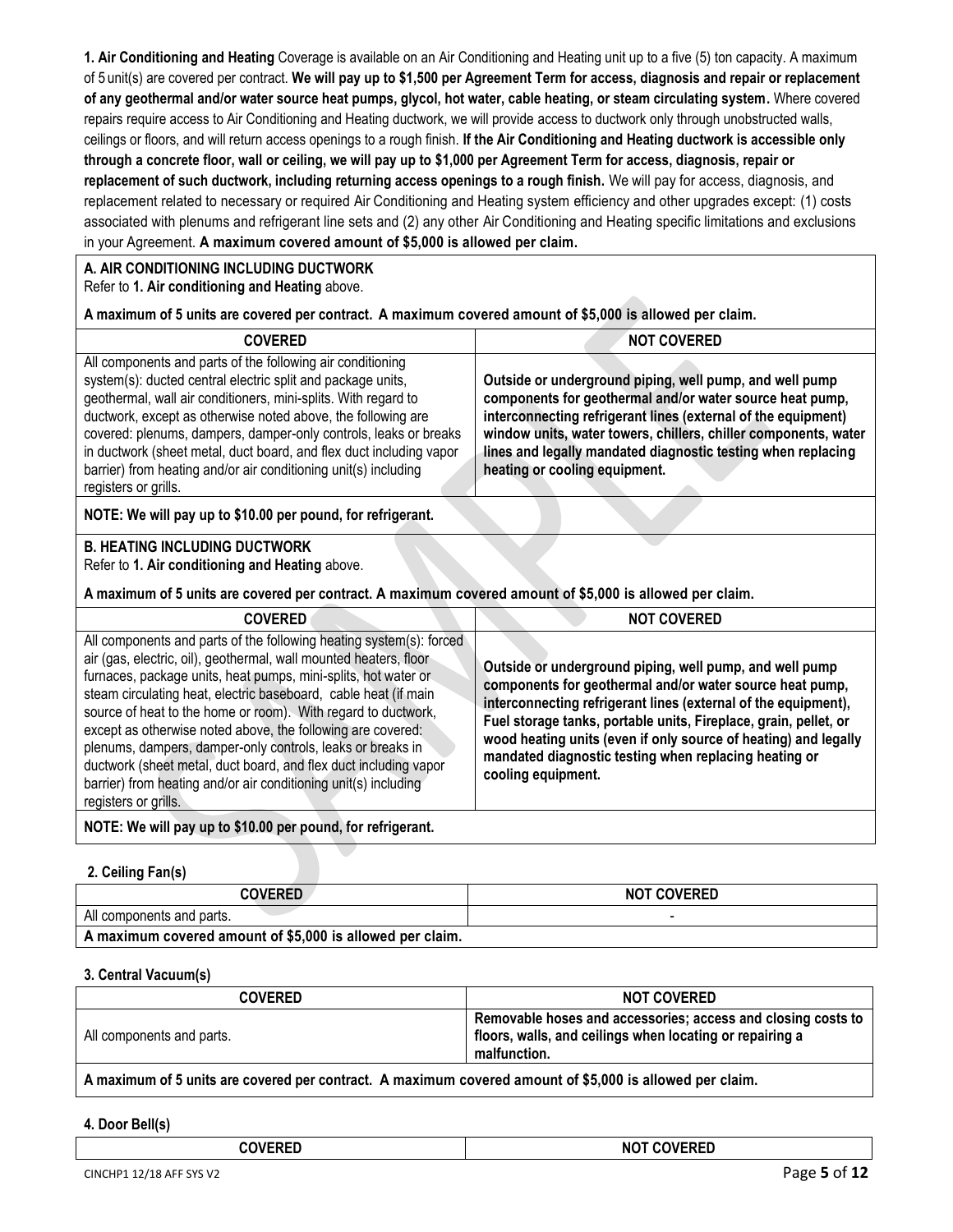| All components and parts. | When part of the intercom or monitoring system. |
|---------------------------|-------------------------------------------------|
|---------------------------|-------------------------------------------------|

**A maximum of 5 units are covered per contract. A maximum covered amount of \$5,000 is allowed per claim.**

## <span id="page-5-0"></span>**5. Electrical**

| <b>COVERED</b>                                                                                                               | <b>NOT COVERED</b>                                                                                                                                                        |
|------------------------------------------------------------------------------------------------------------------------------|---------------------------------------------------------------------------------------------------------------------------------------------------------------------------|
| All components and parts including Direct Current (D.C.) wiring,<br>lighting fixtures, and built-in exhaust/vent/attic fans. | Components wiring or cable of<br>audio/video/computer/intercom/alarm/security wiring or<br>telephone systems circuit overload; or overload protection and<br>face plates. |
|                                                                                                                              |                                                                                                                                                                           |

#### **A maximum covered amount of \$5,000 is allowed per claim.**

#### <span id="page-5-1"></span>**6. Garage Door Opener(s)**

| <b>COVERED</b>                                                                                       | <b>NOT COVERED</b>                             |
|------------------------------------------------------------------------------------------------------|------------------------------------------------|
| All components and parts located inside the ceiling mounted<br>electric motor of garage door opener. | Door or door track assemblies, cables, springs |
|                                                                                                      |                                                |

**A maximum of 5 units are covered per contract. A maximum covered amount of \$5,000 is allowed per claim.**

## <span id="page-5-2"></span>**7. Garbage Disposal(s)**

| <b>COVERED</b>                                                                                           | <b>NOT COVERED</b> |
|----------------------------------------------------------------------------------------------------------|--------------------|
| All components and parts.                                                                                |                    |
| A maximum of 5 units are covered per contract. A maximum covered amount of \$5,000 is allowed per claim. |                    |

## <span id="page-5-3"></span>**8. Instant Hot/Cold Water Dispenser(s)**

| <b>COVERED</b>                                                                                           | <b>NOT COVERED</b> |
|----------------------------------------------------------------------------------------------------------|--------------------|
| All components and parts.                                                                                |                    |
| A maximum of 5 units are covered per contract. A maximum covered amount of \$5,000 is allowed per claim. |                    |

#### <span id="page-5-4"></span>**9. Plumbing**

| <b>COVERED</b>                                                                                                                                                                                                                                                                                                                                                                                                                                                                                                                                                                                                                                                                                                                                                                                                                                                                                                                                                                                 | <b>NOT COVERED</b>                                                                                                                                                                                                                                                                                                                                                                                                                                                                                                                                                                                                                                                                                                                                          |
|------------------------------------------------------------------------------------------------------------------------------------------------------------------------------------------------------------------------------------------------------------------------------------------------------------------------------------------------------------------------------------------------------------------------------------------------------------------------------------------------------------------------------------------------------------------------------------------------------------------------------------------------------------------------------------------------------------------------------------------------------------------------------------------------------------------------------------------------------------------------------------------------------------------------------------------------------------------------------------------------|-------------------------------------------------------------------------------------------------------------------------------------------------------------------------------------------------------------------------------------------------------------------------------------------------------------------------------------------------------------------------------------------------------------------------------------------------------------------------------------------------------------------------------------------------------------------------------------------------------------------------------------------------------------------------------------------------------------------------------------------------------------|
| Leaks and breaks of water, drain, gas, waste or vent lines, toilets<br>and related mechanisms, toilet wax ring seals, faucets,<br>showerheads, shower arms, valves for shower, tub, and diverter,<br>angle stops, risers and gate valves (similar features of finish and<br>style used when replacement is necessary), hose bibs, basket<br>strainers, permanently installed sump pumps (ground water only),<br>built-in bathtub whirlpool motors, pumps, and air switch<br>assemblies, pressure regulators, expansion tanks, sewage<br>ejector pump (septic system sewage ejector pumps are not<br>covered unless optional coverage is purchased), clearing of sink,<br>bathtub, shower, and toilet stoppages, clearing of mainline drain<br>and sewer stoppages through an accessible cleanout up to 100<br>feet from access point, clearing of lateral drain line stoppages up<br>to 100 feet from access point including accessible cleanout, p-<br>trap, drain or overflow access points. | Stoppages caused by collapsed, damaged or broken drain, vent<br>or sewer lines outside the home's main foundation, lines<br>broken, infiltrated or stopped by roots or foreign objects, even<br>if within the home's main foundation; costs to locate or access<br>cleanouts not found or inaccessible, or to install cleanouts, and<br>access through roof vents; any fees for photo/video equipment,<br>hydro-jetting equipment, chemicals, jet or steam clearing;<br>bathtubs, sinks, showers, shower enclosures and base pans,<br>toilet lids and seats, jets, caulking or grouting, septic tanks,<br>water softener, water filtration/purification systems, whole<br>home water filtration system, holding or storage tanks, saunas<br>or steam rooms. |

**NOTE: Where covered repairs require access to plumbing, we will provide access to plumbing only through unobstructed walls, ceilings or floors, and will return access openings to a rough finish. If the plumbing is accessible only through a concrete floor, wall or ceiling, we will pay up to \$1,000 per Agreement term for access, diagnosis, repair, or replacement of such plumbing, including returning access openings to a rough finish. A maximum covered amount of \$5,000 is allowed per claim.**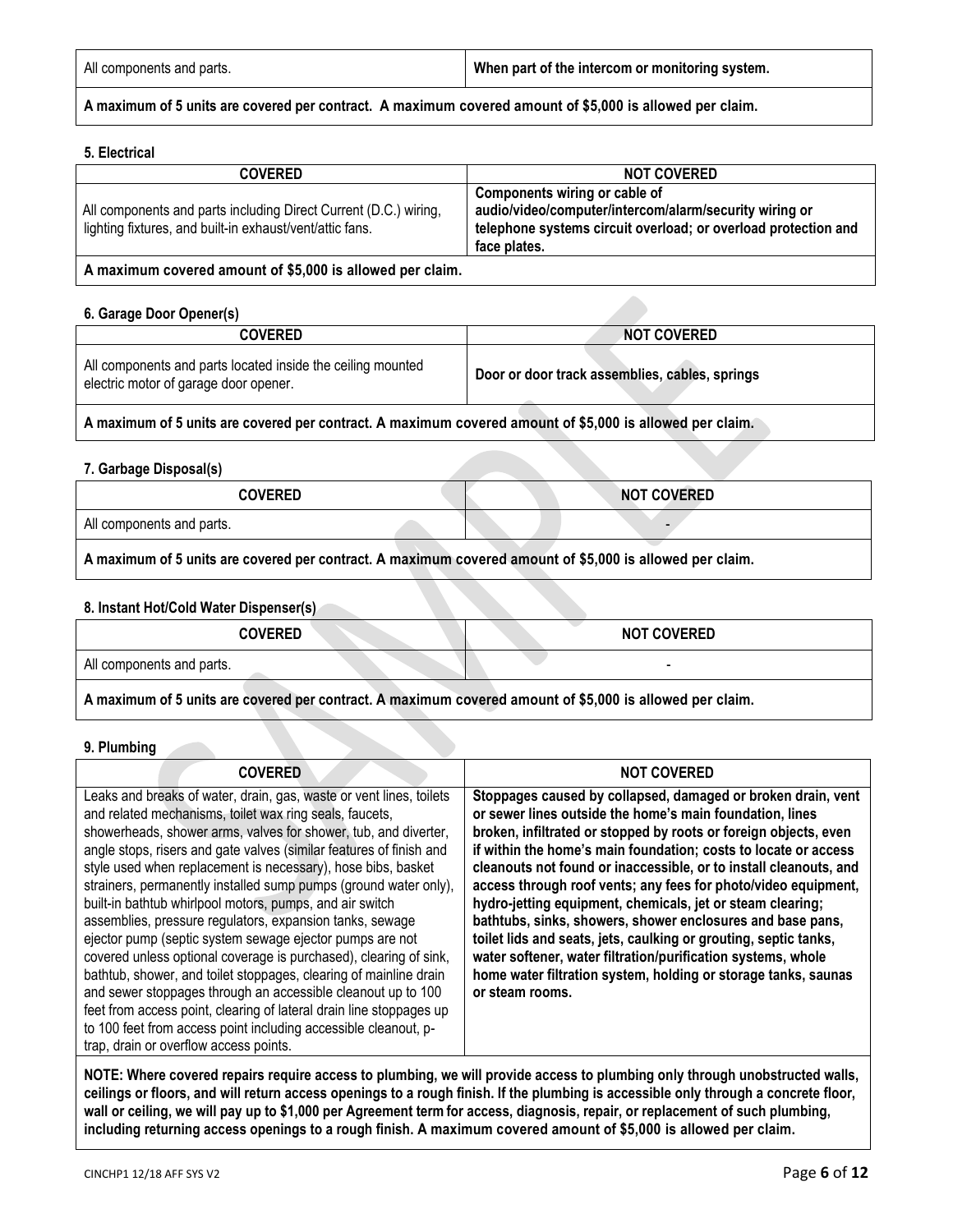#### <span id="page-6-0"></span>**10. Smoke Detector(s)**

| <b>COVERED</b>                                            | <b>NOT COVERED</b> |
|-----------------------------------------------------------|--------------------|
| Battery operated and hardwired units.                     |                    |
| A maximum covered amount of \$5,000 is allowed per claim. |                    |

## <span id="page-6-1"></span>**11. Water Heater(s)**

| <b>COVERED</b>                                                 | <b>NOT COVERED</b>                                              |
|----------------------------------------------------------------|-----------------------------------------------------------------|
| All components and parts, including tankless water heaters and | Auxiliary holding or storage tanks, fuel storage tank or energy |
| circulating pumps.                                             | conservation unit(s).                                           |

**A maximum of 5 units are covered per contract. A maximum covered amount of \$5,000 is allowed per claim.**

## <span id="page-6-2"></span>**VI. Details About Optional Coverage**

**Optional coverage may be purchased up to 30 days after the beginning of the Agreement term without an inspection. After the 30th day optional coverage may be purchased provided an inspection is performed (at customer's expense) and the inspection results are approved by us. New Construction Customers may add optional coverage during the Agreement term for brand new items providing proof of purchase is received by us. Optional coverage, regardless of date of purchase, continues only through the Agreement term.**

## <span id="page-6-3"></span>**1. Swimming Pool and/or Spa Combination (Shared Equipment)**

**Shared equipment is covered. If equipment is not shared, then only one or the other is covered unless an additional fee is paid**.

| <b>COVERED</b>                                                                                                                                                                                              | <b>NOT COVERED</b>                                                                                                                                                                                                                                                                                                                                                                                                                                                                                                                                                                 |
|-------------------------------------------------------------------------------------------------------------------------------------------------------------------------------------------------------------|------------------------------------------------------------------------------------------------------------------------------------------------------------------------------------------------------------------------------------------------------------------------------------------------------------------------------------------------------------------------------------------------------------------------------------------------------------------------------------------------------------------------------------------------------------------------------------|
| Above ground components and parts of the heating, pumping, and<br>filtration system including: pool heater, pool sweep motor and<br>pump, pump motor, blower motor and timer, plumbing pipes and<br>wiring. | Portable or above ground spas, access to pool and spa<br>equipment, lights, liners, jets, ornamental fountains, waterfalls<br>and their pumping systems, auxiliary pumps, pool cover and<br>related equipment, fill line and fill valves, built-in or detachable<br>cleaning equipment including, without limitation, pool sweeps,<br>pop-up heads, turbo valves, skimmers, chlorinators, and<br>ionizers, fuel storage tanks, disposable filtration mediums, heat<br>pump, multi-media centers, dehumidifiers, panel box and dials,<br>salt water generator; salt and components. |
|                                                                                                                                                                                                             |                                                                                                                                                                                                                                                                                                                                                                                                                                                                                                                                                                                    |

**A maximum covered amount of \$1,500 is allowed per Agreement term.**

## <span id="page-6-4"></span>**2. Septic System**

| NOTE: This option is available for first year customers only and is not renewable.                                                                                                                                                                                                                                                                                                                                                                                                                                                              |                                                                                                                                                                                                                                                                                                                                                                                                   |
|-------------------------------------------------------------------------------------------------------------------------------------------------------------------------------------------------------------------------------------------------------------------------------------------------------------------------------------------------------------------------------------------------------------------------------------------------------------------------------------------------------------------------------------------------|---------------------------------------------------------------------------------------------------------------------------------------------------------------------------------------------------------------------------------------------------------------------------------------------------------------------------------------------------------------------------------------------------|
| <b>COVERED</b>                                                                                                                                                                                                                                                                                                                                                                                                                                                                                                                                  | <b>NOT COVERED</b>                                                                                                                                                                                                                                                                                                                                                                                |
| Mainline stoppages that can be cleared through an existing access<br>or cleanout without excavation. The septic tank will be pumped one<br>(1) time during the Agreement coverage term if the stoppage is due<br>to septic back up. We will not pay more than \$500 per pumping<br>occurrence. If the septic tank needs to be replaced, we will not<br>pay more than \$1,000 towards the replacement of the septic<br>tank. We will cover one (1) sewage ejector pump for septic<br>system located within the perimeter of the main foundation. | Broken or collapsed sewer lines outside the foundation,<br>stoppages or roots that prevent the effective use of any<br>externally applied sewer machine cable, cost of finding or<br>gaining access to the septic tank or sewer hook-ups, disposal<br>of waste, chemical treatment of the septic tank and/or sewer<br>lines, tanks, leach lines, cesspool, and any mechanical pump<br>or systems. |

## <span id="page-6-5"></span>**3. Well Pump**

| <b>COVERED</b>                                                                      | <b>NOT COVERED</b>                                                                                                                                                                                                                                                     |
|-------------------------------------------------------------------------------------|------------------------------------------------------------------------------------------------------------------------------------------------------------------------------------------------------------------------------------------------------------------------|
| All components and parts of well pump utilized as a source of<br>water to the home. | Above or underground piping, cable or electrical lines leading to<br>or from the well pump, including those that are located within<br>the well casing, well casings, pressure switches not located on<br>the pump, holding, storage or pressure tanks, booster pumps, |
| CINCHP1 12/18 AFF SYS V2                                                            | Page 7 of 12                                                                                                                                                                                                                                                           |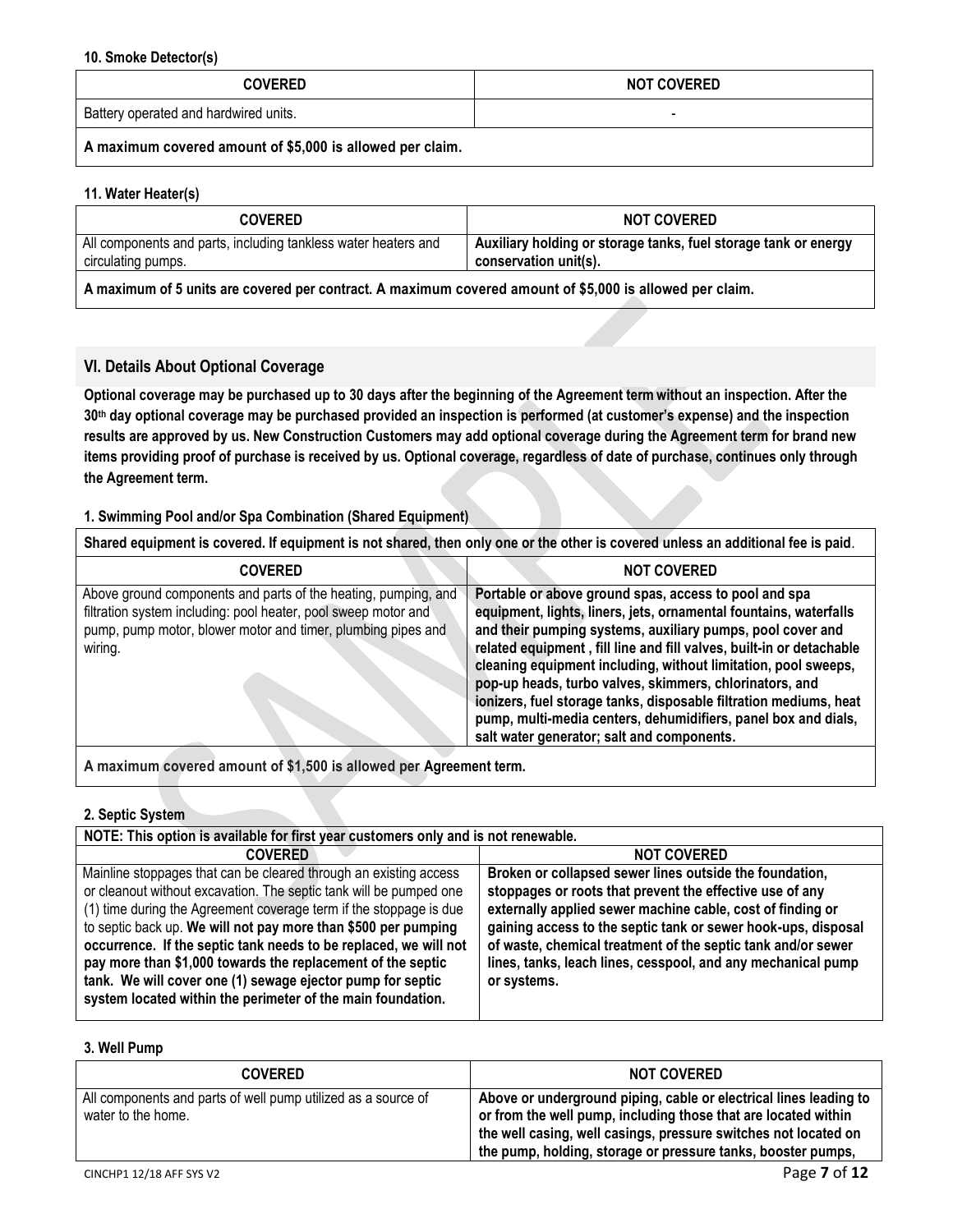|                                                                                                     | re-drilling of wells, well pump and all well pump components for<br>geothermal and/or water source heat pumps. |
|-----------------------------------------------------------------------------------------------------|----------------------------------------------------------------------------------------------------------------|
| NOTE: We will pay up to \$1,500 per Agreement term for access, diagnosis and repair or replacement. |                                                                                                                |

## <span id="page-7-0"></span>**4. Premier Upgrade Package**

Adding this package to your Home Warranty Agreement provides additional benefits on a covered claim. Certain repairs or replacements may require additional fees that are not normally covered under your Home Warranty Agreement, such as, but not limited to, disposal of equipment; duct, electrical and/or plumbing modifications; reclamation of refrigerant; code upgrades; permits; condenser pads. Depending on the package selected, we will provide up to either \$500 or \$1000 towards **non-covered charges when repairing or replacing a covered item. This benefit does not apply to equipment; items; or failures deemed ineligible for coverage. In no event shall we be liable to cover fees and/or disposal arising from hazardous and/or toxic materials or asbestos. Package limits apply to one (1) covered item, per claim. Each claim event is capped for up to either \$500 or \$1000; any unused portion of the benefit cannot be applied towards a future claim. In no event shall we be liable for more than two (2) claims per agreement term, for an aggregate amount of up to \$1000 or \$2000. Florida Residents Only: Pursuant to Florida Statute §634.346 this package provides coverage towards the replacement of functional components of the HVAC system necessary to maintain the compatibility and operating efficiency requirements of the manufacturer.**

#### <span id="page-7-1"></span>**5. Water Softener**

| <b>COVERED</b>                                                                                                                                                                       | <b>NOT COVERED</b>                                                                                                                                                                                                                                         |
|--------------------------------------------------------------------------------------------------------------------------------------------------------------------------------------|------------------------------------------------------------------------------------------------------------------------------------------------------------------------------------------------------------------------------------------------------------|
| Mechanical parts and components of basic single water softener<br>unit, including central head assembly; multi-level/twin softeners;<br>piping to and from unit(s) and system tanks. | Any and all treatment, purification, odor control, iron filtration<br>components and systems; discharge drywells; failure due to<br>excessive water pressure or freeze damage; failures due to<br>mineral and/or sediment; resin bed replacement and salt. |
| A maximum covered amount of \$5,000 is allowed per claim.                                                                                                                            |                                                                                                                                                                                                                                                            |

## <span id="page-7-2"></span>**6. Outside Gas Line**

| <b>COVERED</b>                                                                                                                                                                                                                                                                                                                                                                                                                                                                                                                                                                                                                                                                                                                   | <b>NOT COVERED</b>                                                                                                                                                                                                                                                                                                                                                                                                                                                |
|----------------------------------------------------------------------------------------------------------------------------------------------------------------------------------------------------------------------------------------------------------------------------------------------------------------------------------------------------------------------------------------------------------------------------------------------------------------------------------------------------------------------------------------------------------------------------------------------------------------------------------------------------------------------------------------------------------------------------------|-------------------------------------------------------------------------------------------------------------------------------------------------------------------------------------------------------------------------------------------------------------------------------------------------------------------------------------------------------------------------------------------------------------------------------------------------------------------|
| Outside gas service line is defined as a natural gas supply line<br>from the curb box to the inlet valve of the meter for one single<br>family residential home – it is the most direct line between the<br>curb box and the inlet valve of the meter. It includes the gas<br>supply line between the outlet of the meter and the exterior of the<br>foundation. It does not include any connections or extensions<br>such as, but not limited to, gas lines to grills, lights and pool<br>heaters. After the outside gas service line is repaired or replaced.<br>our independent service provider will provide basic site restoration<br>to the affected area, limited to backfill of excavated soil, raking<br>and reseeding. | Any gas service lines in excess of 500 feet in length; high<br>pressure gas lines and the high pressure service line which is<br>defined as a natural gas supply line with a pressure rating of 60<br>psi or greater; natural gas meter including connections;<br>appliances or appliance connectors or burner tips; any gas<br>service line not measuring between $\frac{1}{2}$ " and 1 $\frac{1}{4}$ " in diameter;<br>utility meters; any interior gas piping. |
| NOTE: Limitations of Coverage: For the repair or replacement of the outside line, we will pay a maximum of \$2,000 in the                                                                                                                                                                                                                                                                                                                                                                                                                                                                                                                                                                                                        |                                                                                                                                                                                                                                                                                                                                                                                                                                                                   |
| aggregate per Agreement term. After the outside gas service line is repaired or replaced, our independent service provider will<br>provide basic site restoration to the affected area, limited to backfill of excavated soil, raking and reseeding.                                                                                                                                                                                                                                                                                                                                                                                                                                                                             |                                                                                                                                                                                                                                                                                                                                                                                                                                                                   |

#### <span id="page-7-3"></span>**7. Outside Sewer**

| <b>COVERED</b>                                                                                                                                                                                                                                                                                             | <b>NOT COVERED</b>                                                                                                                                                                                                                                                                                                                                                                                                                                                                                                                                                                                                                                                   |
|------------------------------------------------------------------------------------------------------------------------------------------------------------------------------------------------------------------------------------------------------------------------------------------------------------|----------------------------------------------------------------------------------------------------------------------------------------------------------------------------------------------------------------------------------------------------------------------------------------------------------------------------------------------------------------------------------------------------------------------------------------------------------------------------------------------------------------------------------------------------------------------------------------------------------------------------------------------------------------------|
| Outside sewer service line failures as a result of normal wear and<br>tear. After the outside sewer service line is repaired or replaced,<br>our independent service provider will provide basic site restoration<br>to the affected area, limited to backfill of excavated soil, raking and<br>reseeding. | Any outside sewer line in excess of 500 feet in length, any<br>outside sewer service line not connected to a public sewer<br>system, including but not limited to sewer lines connected to a<br>septic system or leach field; outside holding tanks; ejector<br>pumps; service or damage related to the back-up of sewers and<br>drains or any other damage caused directly or indirectly by<br>sewer main lines; any outside sewer service line connected to a<br>lift station; utility meters; stoppages or blockage caused by root<br>invasion and/or by foreign objects, such as but not limited to,<br>toys and bottle caps; any interior water or sewer lines. |
| NOTE: Limitations of Coverage: For covered repairs, we will pay a maximum of \$3,000 in the aggregate per Agreement term for                                                                                                                                                                               |                                                                                                                                                                                                                                                                                                                                                                                                                                                                                                                                                                                                                                                                      |

**repairs to outside. We will pay up to an additional \$1,500 in aggregate per Agreement term to cut, excavate or repair sidewalks**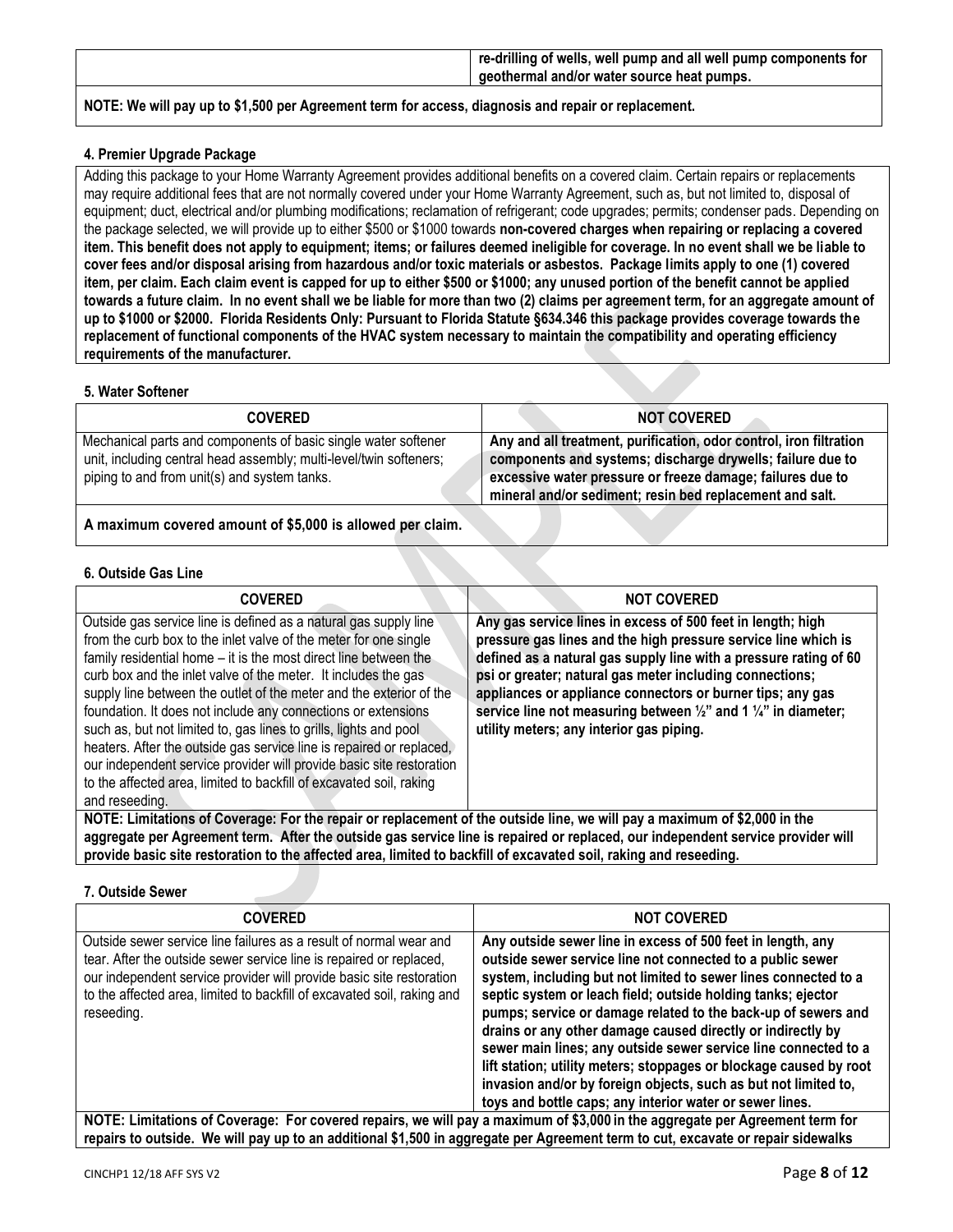**located in a public easement or public roads that were damaged solely due to outside sewer line covered repair or replacement work performed by our independent contractor(s). Only expenses related to repair or replacement of sidewalks are covered under this additional limit. This additional limit, when applicable, does not add any additional coverage to the outside sewer line maximum. Should sidewalk or public road repair expenses exceed \$1,500, it is your responsibility to pay any additional costs. You will be notified of the expected additional expenses before work is completed.**

## <span id="page-8-0"></span>**8. Outside Water Line**

| <b>COVERED</b>                                                                                                                                                                                                                                                                                                                                                                                                                                                                                                     | <b>NOT COVERED</b>                                                                                                                                                                                                                                                                                                                                                                                                                                                                                                                     |
|--------------------------------------------------------------------------------------------------------------------------------------------------------------------------------------------------------------------------------------------------------------------------------------------------------------------------------------------------------------------------------------------------------------------------------------------------------------------------------------------------------------------|----------------------------------------------------------------------------------------------------------------------------------------------------------------------------------------------------------------------------------------------------------------------------------------------------------------------------------------------------------------------------------------------------------------------------------------------------------------------------------------------------------------------------------------|
| Outside water line repair or replacement if the failure is a result of<br>normal wear and tear. This Agreement covers only the portion of the<br>service line which extends from the curb box shut off valve to the<br>meter or exterior load bearing wall of the covered property. After the<br>outside water service line is repaired or replaced, our independent<br>service provider will provide basic site restoration to the affected<br>area, limited to backfill of excavated soil, raking and reseeding. | Any outside water line in excess of 500 feet in length; any costs<br>in excess of \$2,000 in aggregate per Agreement term; any<br>outside water service line not connected to a public water<br>system, including but not limited to water lines connected to a<br>well system; lead piping; utility meters; stoppages or blockages<br>caused by root invasion and/or by foreign objects, such as but<br>not limited to, toys and bottle caps; sprinkler and/or any<br>irrigation lines or systems; any interior water or sewer lines. |
| NOTE: Unitational Commonstructurers and service and services of the MAN in the common configurations of Common                                                                                                                                                                                                                                                                                                                                                                                                     |                                                                                                                                                                                                                                                                                                                                                                                                                                                                                                                                        |

**NOTE: Limitations of Coverage: For covered repairs, we will pay a maximum of \$2,000 in the aggregate per Agreement term. We will pay up to \$500 in aggregate per Agreement term to cut, excavate or repair sidewalks located in a public easement or public roads that were damaged solely due to outside water service line covered repair or replacement work performed by our independent contractor(s). These expenses will apply toward the \$2,000Agreement maximum. Should sidewalk or public road repair expenses exceed \$500, it is your responsibility to pay any additional costs. You will be notified of the expected additional expenses before work is completed.**

## <span id="page-8-1"></span>**VII. General Exclusions and Limitations**

- 1. **This Agreement does not cover performance of routine maintenance. You are responsible for performing all routine maintenance and cleaning for all covered items and systems as specified and recommended by the manufacturer. You are also responsible for providing all routine maintenance for all areas in a covered property around covered items and/or systems to ensure that these items and/or systems are able to function properly as specified by the manufacturer.**
- 2. **This Agreement does not cover repairs or replacements of any item covered by other insurance, warranties or guarantees, including but not limited to, manufacturer's, contractor's, builder's, distributor's, home service agreement or home warranty. Our coverage is secondary to such insurance, warranties, or guarantees.**
- 3. **This Agreement shall not cover any item(s) if they are:** 
	- **systems, appliances or components classified by the manufacturer as commercial-grade;**
	- **flues, venting, chimneys, and exhaust lines;**
	- **determined to be defective by the Consumer Product Safety Commission or the manufacturer and for which either has issued, or issues, a warning or recall, or which is otherwise necessitated due to failure caused by the manufacturers improper design, use of improper materials and/or formulas, manufacturing process or any other manufacturing defect;**
	- **below the slab or basement floor of the home; except as otherwise specified in this Agreement;**
	- **located outside the perimeter of the main foundation or a detached garage (i.e. outside the outer load bearing walls of the structure with the exception of central air conditioning unit, main electrical panel, water heater) or unless specifically covered with optional coverage purchased for items outside the main perimeter. These exceptions must be installed for diagnose and must be manufactured for outside use or be located in a structure which protects items from the elements;**
	- **damaged by you in the course of remodeling or unauthorized repair.**
- 4. **This Agreement does not cover failures which may result from causes other than normal wear and tear, such as without limitation:** 
	- **abuse, misuse and/or neglect;**
	- **lightning strikes, power failure, power surge;**
	- **missing components, parts or equipment;**
	- **animal, pet and/or pest damage;**
	- **fire; casualty; flood; smoke; earthquake; freeze damage; acts of God;**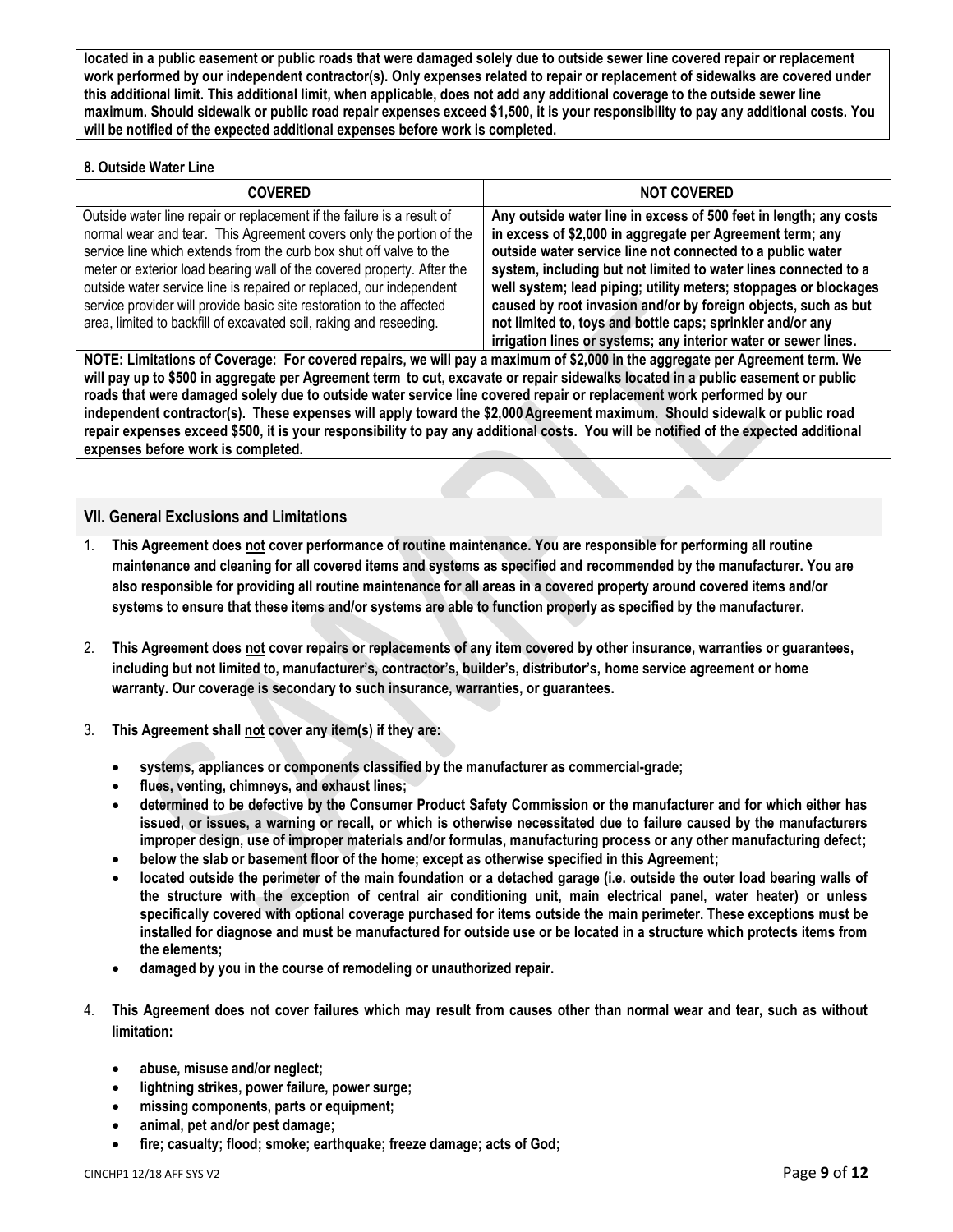- **manufacturer's improper design, use of improper materials and/or formulas, manufacturing process or any other manufacturing defect;**
- **structural and/or property damage;**
- **accidents; war; acts of terrorism; nuclear explosion, reaction, radiation or radioactive contamination; insurrection; riots; vandalism; or intentional destruction of property;**
- **any noise without a related mechanical failure.**
- 5. **This Agreement does not cover mechanical failures, damages or remediation due to:**
	- **mold, mildew, mycotoxins, fungus, bacteria, virus, condensation, wet or dry rot, regardless of the source, origin, or location;**
	- **lack of capacity in the existing system or appliance, under/oversized systems in relation to the square footage for the area being heated or cooled;**
	- **conditions of insufficient or excessive water pressure;**
	- **conditions of inadequate wiring capacity, circuit overload, power failure and/or surge.**
- 6. **This Agreement does not cover costs for (except as otherwise specified in this Agreement):**
	- **construction, carpentry, dimensional or design change, or other modifications necessary to remove, relocate or install equipment;**
	- **providing or closing access to covered items;**
	- **equipment to gain access or permit serviceability such as but not limited to scaffolding;**
	- **restoration of any wall or floor coverings, cabinets, counter tops, tiling, paint or the like;**
	- **failure to meet building code(s), zoning requirements, utility regulations;**
	- **failure to comply with local, state or federal laws or regulations;**
	- **compliance with federal, state, and/or local law, code, regulation, or ordinance;**
	- **for testing required by state or local municipalities, such as but not limited to, load calculation or duct certification;**
	- **for additional charges to access or transport materials, supplies, or independent contractors to the covered property, such as but not limited to: tolls, required use of ferries, or barges;**
	- **permits;**
	- **code upgrades;**
	- **modifications.**
- 7. **This Agreement does not cover:** 
	- **removal and/or disposal of hazardous or toxic material or asbestos;**
	- **the use of cranes or other lifting equipment required to service any item or system;**
	- **excavation or other charges associated with gaining access to a well pump;**
	- **electronic computerized, or home energy management systems or devices; LCD displays that do not affect the primary operation of the unit unless otherwise stated in this agreement;**
	- **lighting and/or appliance management systems, unless otherwise stated in this agreement;**
	- **radon monitoring systems, fire sprinkler systems, and solar systems and components.**
- 8. **This Agreement does not cover delays or failures to provide service caused by, or related to:**
	- **any of the exclusions listed herein;**
	- **shortages of labor and/or materials;**
	- **any other cause beyond our reasonable control.**
- 9. **This Agreement does not cover replacement of functional components of HVAC systems for reasons of compatibility or efficiency requirements of the manufacturer unless additional coverage for such circumstance is purchased. This additional coverage must be purchased within 30 days from the effective date of this Agreement. To obtain this coverage, call the number on you Agreement Coverage Summary page or visit www.cinchhomeservices.com.**

## <span id="page-9-0"></span>**VIII. Limitation of Liability**

1. We are not responsible for incidental, consequential, special, and/or punitive damages and you agree to waive any and all claims for such damages, arising from, resulting from and/or related to the failure of any item or system, including, but not limited to, food spoilage, loss of income, additional living expenses, and/or other property damage.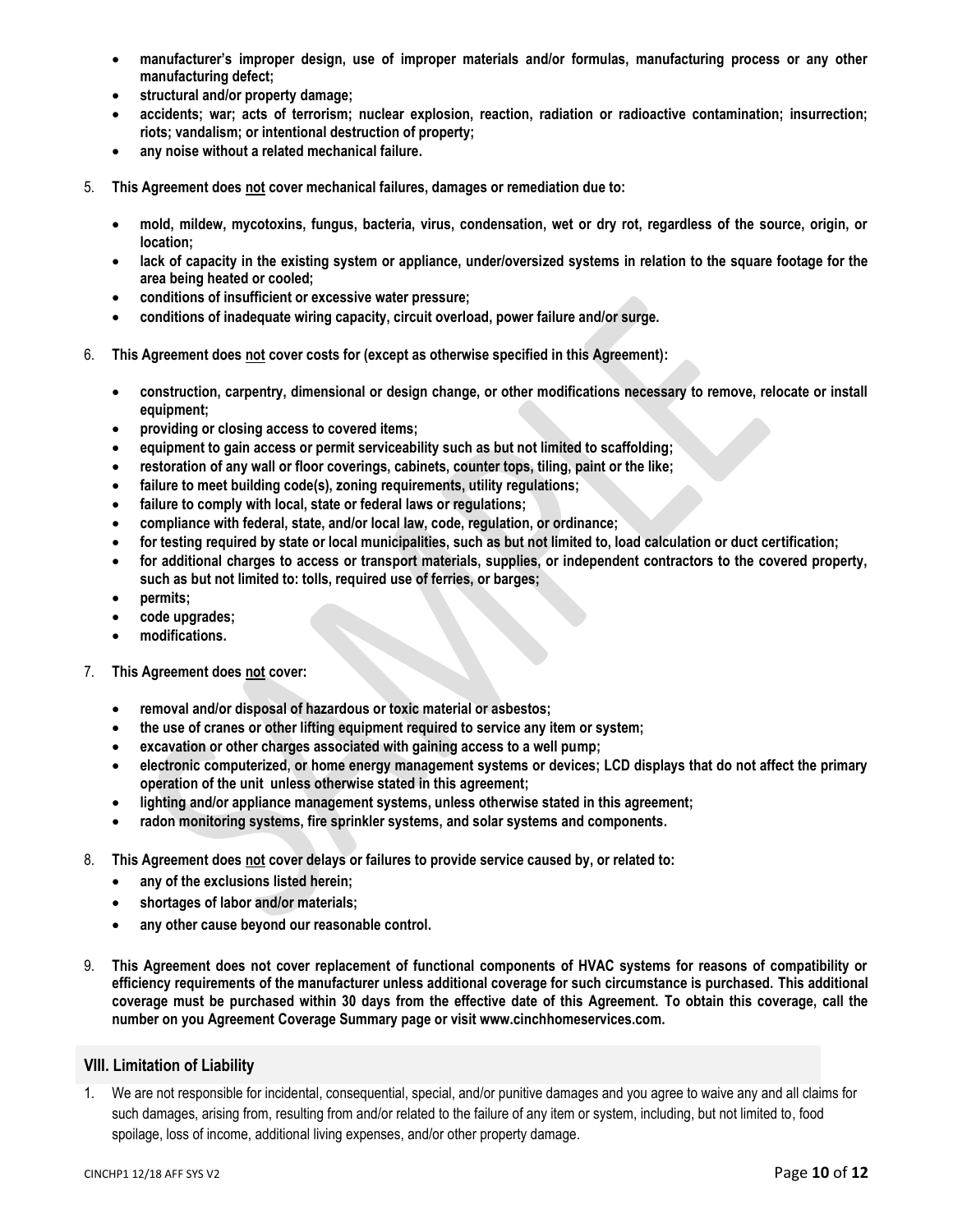2. We are not liable for any damages that result from an independent contractor's service, delay in providing service or failure to provide service. We are not liable for any incidental, consequential, special, and/or punitive damages, whether caused by negligence or any other cause, and you agree to waive any and all claims for such damages, arising from, resulting from or related to any independent contractor's service, delay in providing service or failure to provide service, including, but not limited to, damages, resulting from delays in securing parts and/or labor, the failure of any equipment used by an independent contractor, labor difficulties, and/or the negligent, tortuous and/or unlawful acts or omissions of any independent contractor.

## <span id="page-10-0"></span>**IX. Cancellation Information**

- 1. You may cancel this Agreement by telephone or in writing within 30 days of the coverage effective date for a full refund of the contract fees paid if no claim has been made. The right to cancel this Agreement as provided in this paragraph is not transferable. A ten percent (10%) penalty per month will be added to any refund required under this paragraph, including any accrued penalties, which are not paid or credited within 30 days after you cancel this Agreement.
- 2. You may cancel this Agreement within 30 days of the coverage effective date if a claim has been made, or at any time thereafter, at which time you may be entitled to a refund of unearned contract fees paid based on the short rate schedule less a processing fee of twenty-five dollars (\$25) and less the cost of any services performed pursuant to the Agreement, where permitted by law. If claims have been paid, we may bill you for the lesser of the net amount due to us or the unpaid annual term contract fee. We will bill or charge you any balance owed to us through the same mechanism as any previous installment billings, or we will direct bill you if such a mechanism is not available.
- 3. We may terminate this Agreement immediately, after any applicable notice provisions, for non-payment, fraud or material misrepresentation. If we terminate for fraud or material misrepresentation, this Agreement is void and we shall refund all paid contract fees if no claims have been made. If a claim has been made, we will follow normal cancellation procedures as outlined in this section.
- 4. In the event you threaten to harm or actually harm the safety or well-being of: (i) the company; (ii) any employee of the company; (iii) an independent contractor; or (iv) any property of the company or the independent contractor, you will be in breach of this Agreement. In the event you breach this or any other obligation under this Agreement, we may refuse to provide service to you and may cancel this Agreement immediately.

## <span id="page-10-1"></span>**X. Dispute Resolution**

- 1. **ARBITRATION**: All disputes, controversies or claims of any sort, arising out of or in any way relating to this Agreement, its negotiation, and the Services provided pursuant to it, whether based in contract, tort, regulation, or any other legal or equitable theory (collectively "Disputes"), shall be resolved at the consumer's choice by settlement, or final and binding arbitration, or in and through a small claims court having jurisdiction over such Disputes. Arbitration shall be conducted within the geographical limits of the applicable federal district court where the Covered Property is located, or such other location upon which both parties mutually agree, and administered by a mutually agreed upon arbitration service. The Commercial Arbitration Rules and Supplementary Procedures for Consumer-Related Disputes of the American Arbitration Association or similar such rules (the "Arbitration Rules") in effect at the time arbitration is demanded by either party shall govern the arbitration proceeding and the selection of one neutral arbitrator to preside over the proceeding. The arbitrator is empowered to decide all Disputes and all questions related to the enforceability and scope of these Dispute Resolution provisions, including but not limited to the validity, interpretation and applicability of these Dispute Resolution Provisions. Additionally, this transaction involves interstate commerce, and these Dispute Resolution provisions shall be governed by the Federal Arbitration Act, as amended (9 USC 1). No arbitration may proceed on a class or representative basis, and the arbitrator may not consolidate any arbitration proceeding governed by these Dispute Resolution Provisions with any other person's arbitration proceeding, and may not otherwise preside over any form of a representative or class proceeding. Under the Arbitration Rules, although each party is required to pay certain administrative and arbitrator fees, the amount the consumer may be required to pay is limited. Each party to arbitration is responsible for its own attorney's fees, if the party chooses to be represented by an attorney.
- CINCHP1 12/18 AFF SYS V2 Page **11** of **12** 2. **CLASS ACTION AND JURY TRIAL WAIVER:** Each party to this Agreement may bring a Dispute against the other only in its individual capacity and not as a plaintiff or class member in any purported class or representative proceeding. Each party gives up or waives any right it may have to have any Disputes between them resolved by a jury.